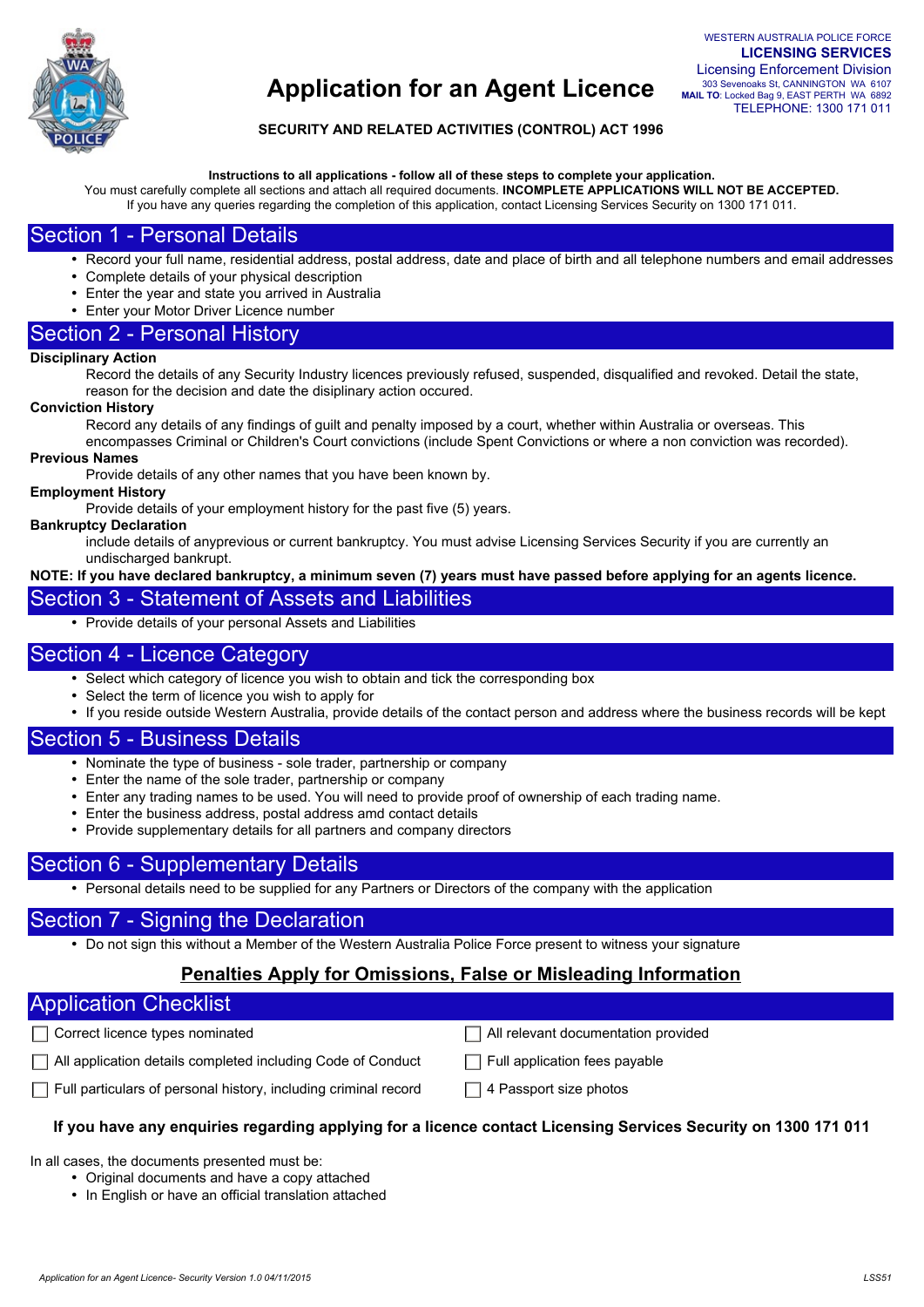

## **SECURITY AND RELATED ACTIVITIES (CONTROL) ACT 1996 DOCUMENTS REQUIRED FOR AN AGENT'S LICENCE APPLICATION**

#### **PROOF OF AGE AND IDENTITY**

Applicants must provide evidence of age and identity to accompany this application. It is to consist of the original and a certified copy of either:

**Two (2) documents referred to in the Category 1 list; or** 

**One (1) document referred to in the Category 1 list and two (2) documents referred to in the Category 2 list.** 

#### **CATEGORY 1:**

- Current motor driver's licence bearing the name, date of birth and photograph of the applicant that has been issued under a law of the Commonwealth or a State or Territory
- Current passport or a passport that has not been expired for more than two (2) years, bearing the name, date of birth and photograph of the applicant
- Proof of age card bearing the name, date of birth and photograph of the applicant
- Identification card (other than a proof of age card) bearing the name, date of birth and a photograph of the applicant that has been issued by an agency of the Commonwealth or a State of Territory to provide evidence of the person's identity
- Birth certificate bearing the name and date of birth of the applicant issued under a law of the Commonwealth or a State or Territory • Diplomatic document bearing the name, date of birth and photograph of the applicant that has been issued by a government
- agency to provide evidence of a person's legal entitlement to enter Australia

#### **CATEGORY 2:**

- Current licence (other than a motor driver's licence) or current permit bearing the name and date of birth of the applicant that has been issued under a law of the Commonwealth or a State or Territory
- Current identity card or licence bearing the name and date of birth of the applicant that has been issued by a government agency outside Australia
- Identification card bearing the name of the applicant that has been issued by an agency of the Commonwealth or a State or Territory to provide evidence of the person's entitlement to a health benefit or pensioner concession
- Identification card bearing the name of the applicant that has been issued within the last five (5) years by an Australian educational institution

#### *NOTE: If insufficient proof of age and identity is received, your application will not be accepted.*

#### **PERSONAL REFERENCES/TESTIMONIALS**

- Two (2) personal references are required. These references need to be about your character, not your work history.
- The referee needs to have known the applicant for a period of five (5) years or longer prior to making this application
- Contain the full name of the referee
- Contain the address and contact details of the referee
- Nature of relationship (referee to applicant)
- Where and when the relationship was
- How long the referee has known the applicant
- Must refer to the applicant's honest, integrity, character, etc...

#### **NOTE: You need to have known the person supplying the reference for a five year period or longer prior to the application date. The referee cannot be related to you by birth or marriage (includes partner/ defacto)**

#### **PASSPORT PHOTOS**

A set of four (4) passport size photographs are to be included with each application. Photographs provided by an applicant are to:

- Display the head and shoulders (full face), and be on a *white* or *very light* background.
- No eye-altering contact lenses or shaded glasses are to be worn.

#### **CRIMINAL RECORD**

.

If you have not been a resident of Australia for the last 5 years OR you are an Australian resident who has spent more than 12 consecutive months outside Australia in the past 5 years, you must supply relevant documents from the countries you have resided in to prove you have no criminal record. If you are unsure of what this means, contact Licensing Services Security for further information.

Police Clearance Certificates (PCCs) issued at a village or town or issued by a District Superintendent are unacceptable as they do not cover the country on a national basis

#### **FINANCIAL STATEMENT - PERSONAL**

A statement of Assets and Liabilities is required to be completed by the applicant for the Agent licence to demonstrate that the applicant is not under undue financial pressure.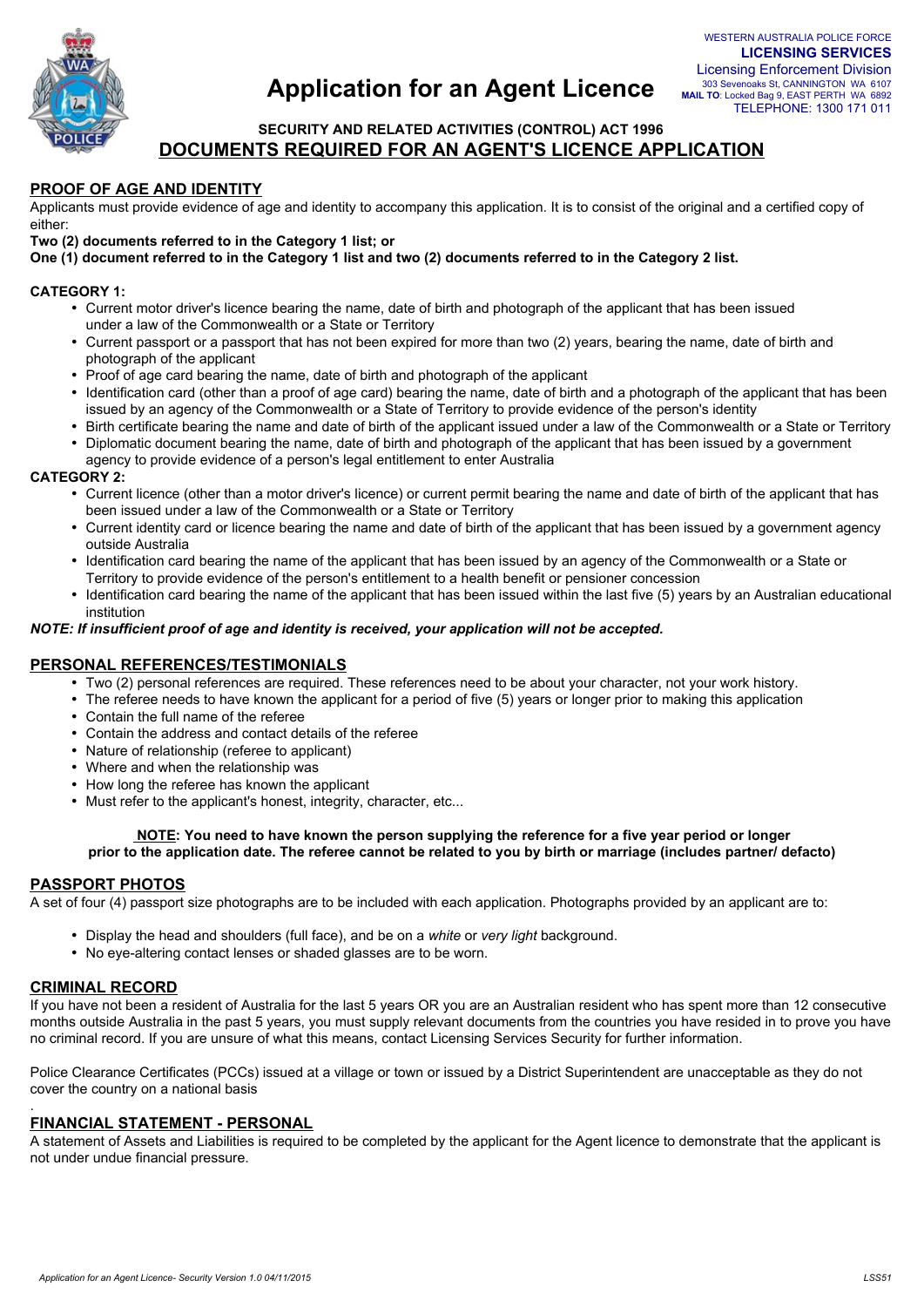

### **SECURITY AND RELATED ACTIVITIES (CONTROL) ACT 1996**

### **COMPANY DOCUMENTS**

If you intend to apply for an Agent licence on behalf of a company, you will need to supply documents that detail the company structure so that the application details can be verified and all business associates can be identified. These documents are:

• **CERTIFICATE OF INCORPORATION** 

This is obtained from the Australian Securities & Investment Commission (ASIC).

This document is entitled "Certificate of Incorporation of Proprietary Company" or similar and must include the Company Number supplied by the ASIC.

**NOTE:** Application forms, accountant's documentation, annual returns to the ASIC etc are not acceptable.

and

• **COMPANY EXTRACT** 

This is obtained from the Australian Securities & Investment Commission.

This document is to list all directors of the company. Company extracts obtained from accountants are acceptable. Any changes to the directors of a company are to be notified to Licensing Services in writing within 21 days.

#### **TRADING NAMES**

If you intend to use any trading names either as a sole trader, partnership or a company, you will need to demonstrate that you are entitled to use the trading names nominated. This can be established by providing:

• **RECORD OF REGISTRATION OF A BUSINESS NAME** 

This document is obtained from the Australian Securities & Investment Commission.

This document is entitled 'Record of Registration of a Business Name' or similar and it must include the Business Name and number supplied by the Australian Securities & Investments Commission.

#### **An individual document is required for each trading name intended to be used by the agent or company being licensed.**

### **LETTER OF AUTHORITY**

If, in the case of a company where there is at least one director who is not the intended Agent, then a letter of authority from the other company directors stating that the applicant can hold the agents licence on behalf of the company must be attached to the application.

In the case of a partnership, where there is at least one partner who is not the intended Agent, then a letter from the other partner stating that the applicant can hold the agents licence on behalf of the partnership must be attached to the application.

### **FINANCIAL DOCUMENTS**

The *Security and Related Activities (Control) Act, 1996* Section 47(e) requires that the applicant demonstrate they have sufficient financial resources to meet their obligations; documents are required in relation to the business to support the application:

- For an **existing business**, provide an accountant's letter confirming the business you are applying to be an agent on behalf of, is financially sound
- For a **new (start up) business**, provide an accountant's letter confirming the business plan of the business you are applying to be an agent on behalf of, is financially viable.

## **AGENT LICENCES**

An applicant for a Security, Crowd Control or Inquiry Agent licence must demonstrate their knowledge and understanding of the obligations placed on them by the Security and Related Activities (Control) Act 1996 and the Security and Related Activities (Control) Regulations, 1997 by successfully completing a pre-licence test based upon the Act and Regulations.

This pre-licence test covers all aspects of the Agent's responsibilities under the Act, including records maintenance, licence conditions and required reporting. This is an open book test and a score of 100% is required to pass. Please note: we do NOT provide copies of the Act or Regulations for use during the test.

Copies of the Security and Related Activities (Control) Act 1996 and the Security and Related Activities (Control) Regulations 1997 can be obtained from the State Law Publishers, on-line at http://www.slp.wa.gov.au/index.html

## **ONCE YOU HAVE READ AND UNDERSTOOD THESE INSTRUCTIONS PLEASE COMPLETE THE FOLLOWING APPLICATION**

### **DISCLAIMER**

Your **FINGERPRINTS** taken as a result of this application may be compared with or put in a Forensic database within the meaning of the *Criminal Investigation (Identifying People) Act 2002;*  **Completed applications are to be lodged at:**  Licensing Services Security 303 Sevenoaks Street CANNINGTON WA 6107 *Or if outside a 50km radius of Perth GPO*  your nearest country police station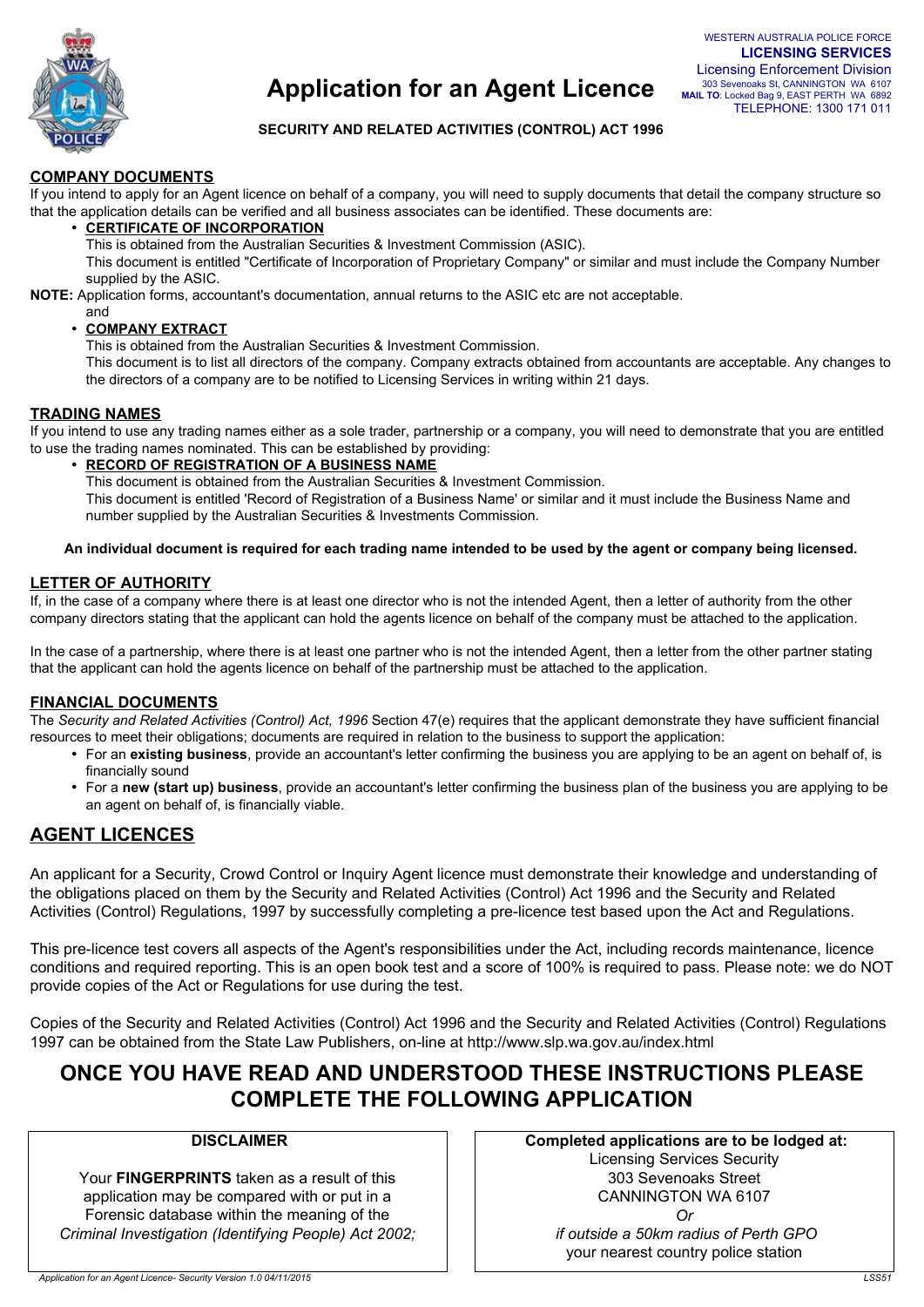

**SECURITY AND RELATED ACTIVITIES (CONTROL) ACT 1996**

*APPLICANT MUST PERSONALLY COMPLETE THIS ENTIRE APPLICATION FORM IN CAPITAL LETTERS*

|                                                                           | Section 1: Personal Details                                                                                                                                                                                                                    |                             |                   |        |                      |                        |  |                        |  |  |
|---------------------------------------------------------------------------|------------------------------------------------------------------------------------------------------------------------------------------------------------------------------------------------------------------------------------------------|-----------------------------|-------------------|--------|----------------------|------------------------|--|------------------------|--|--|
| Surname                                                                   |                                                                                                                                                                                                                                                |                             |                   |        |                      | Date of Birth          |  |                        |  |  |
| <b>First Names</b>                                                        |                                                                                                                                                                                                                                                |                             |                   |        |                      | Gender                 |  |                        |  |  |
|                                                                           | <b>Postal Address</b>                                                                                                                                                                                                                          |                             |                   |        |                      |                        |  |                        |  |  |
| <b>Street Number</b>                                                      | Street Name                                                                                                                                                                                                                                    |                             |                   |        |                      | <b>Street Type</b>     |  |                        |  |  |
| Suburb                                                                    |                                                                                                                                                                                                                                                | State                       |                   |        |                      | Postcode               |  |                        |  |  |
| <b>Residential Address</b><br>Residential Address same as Postal Address? |                                                                                                                                                                                                                                                |                             |                   |        |                      |                        |  |                        |  |  |
| <b>Street Number</b>                                                      | Street Name                                                                                                                                                                                                                                    |                             |                   |        |                      | <b>Street Type</b>     |  |                        |  |  |
| Suburb                                                                    |                                                                                                                                                                                                                                                | State                       |                   |        | $\blacktriangledown$ | Postcode               |  |                        |  |  |
| Mobile Phone                                                              |                                                                                                                                                                                                                                                | Other Phone                 |                   |        |                      | Drivers Licence        |  |                        |  |  |
| <b>Email Address</b>                                                      |                                                                                                                                                                                                                                                |                             |                   |        |                      |                        |  |                        |  |  |
| Country of Birth                                                          |                                                                                                                                                                                                                                                | Date arrived in Australia   |                   |        |                      | State of Arrival       |  |                        |  |  |
| Eye Colour                                                                | Hair Colour                                                                                                                                                                                                                                    |                             |                   | Height |                      | Complexion             |  |                        |  |  |
|                                                                           | <b>Section 2: Personal History</b>                                                                                                                                                                                                             |                             |                   |        |                      |                        |  |                        |  |  |
| <b>NO</b><br>$\Box$                                                       | Have you ever been refused a Security, Crowd Controller or Inquiry Agents licence, or had such a licence previously<br>Suspended, Cancelled or Revoked in Western Australia or elsewhere.                                                      | YES - Provide details below |                   |        |                      |                        |  |                        |  |  |
| Type of Licence                                                           |                                                                                                                                                                                                                                                |                             |                   |        |                      | Date                   |  |                        |  |  |
| Where?                                                                    |                                                                                                                                                                                                                                                | Reason                      |                   |        |                      |                        |  |                        |  |  |
| evidence                                                                  | Have you ever been found guilty of an offence in a court? Including all criminal, children's court, spent convictions,<br>or findings of guilt where a non-conviction was recorded?<br>YES - Provide details below or attach<br><b>Offence</b> | <b>NO</b>                   | <b>State</b>      |        |                      | Country                |  | <b>Year of Outcome</b> |  |  |
|                                                                           |                                                                                                                                                                                                                                                |                             |                   |        |                      |                        |  |                        |  |  |
|                                                                           | Have you been known by any other name?<br><b>Surname</b>                                                                                                                                                                                       |                             | <b>First Name</b> |        |                      | Reason for former name |  |                        |  |  |
|                                                                           |                                                                                                                                                                                                                                                |                             |                   |        |                      |                        |  |                        |  |  |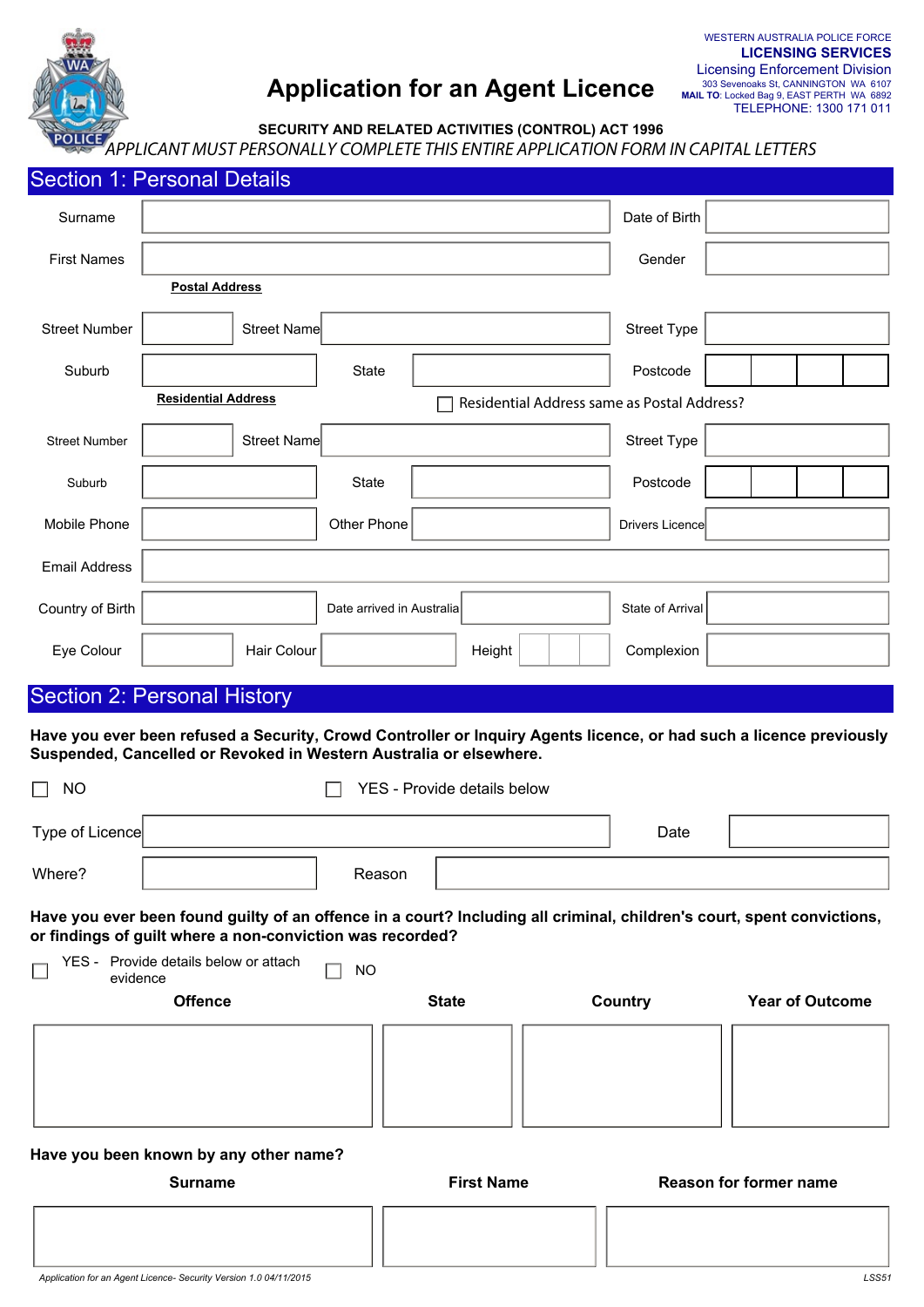

**SECURITY AND RELATED ACTIVITIES (CONTROL) ACT 1996**

### **Employment History (last 5 years, include any education and periods of unemployment)**

|         | <b>LICENSING SERVICES</b>                                                         |
|---------|-----------------------------------------------------------------------------------|
| _icence | <b>Licensing Enforcement Division</b>                                             |
|         | 303 Sevenoaks St, CANNINGTON WA 6107<br>MAIL TO: Locked Bag 9, EAST PERTH WA 6892 |
|         | TELEPHONE: 1300 171 011                                                           |

WESTERN AUSTRALIA POLICE FORCE

| <b>Employer/Establishment</b>                              |               |                             | Location                 |                             | <b>Position/Role</b> | Years              |
|------------------------------------------------------------|---------------|-----------------------------|--------------------------|-----------------------------|----------------------|--------------------|
|                                                            |               |                             |                          |                             |                      |                    |
| Have you ever been declared Bankrupt?                      |               |                             |                          |                             |                      |                    |
| <b>NO</b>                                                  |               | YES - Provide details below |                          |                             |                      |                    |
|                                                            |               |                             |                          |                             |                      |                    |
| Section 3: Personal Assets/ Liabilities                    |               |                             |                          |                             |                      |                    |
|                                                            | <b>Assets</b> |                             |                          |                             |                      | <b>Liabilities</b> |
| <b>Bank Accounts</b>                                       |               |                             | Mortgages                |                             |                      |                    |
| <b>House Land Premises</b>                                 |               |                             | <b>Other Liabilities</b> |                             |                      |                    |
| <b>Motor Vehicles</b>                                      |               |                             | Other Loans              |                             |                      |                    |
| <b>Other Assets</b>                                        |               |                             |                          |                             |                      |                    |
| <b>TOTAL</b>                                               |               |                             | <b>TOTAL</b>             |                             |                      |                    |
| <b>Section 4: Licence Category</b>                         |               |                             |                          |                             |                      |                    |
| <b>TERM OF LICENCE</b>                                     |               | 1 Year (new business)       |                          | 3 Years (existing business) |                      |                    |
| Security Agent                                             | Inquiry Agent |                             |                          |                             | Crowd Control Agent  |                    |
| Your Job Role within the business                          |               |                             |                          |                             | ▼                    |                    |
| If other, specify                                          |               |                             |                          |                             |                      |                    |
| <b>Section 5: Business Details</b>                         |               |                             |                          |                             |                      |                    |
| Sole Trader                                                |               | Partnership                 |                          |                             | Company              |                    |
| Name of Organisation                                       |               |                             |                          |                             |                      |                    |
| <b>Trading Name</b>                                        |               |                             |                          |                             |                      |                    |
| Is the business currently trading in<br>Security Industry? |               | No                          | Yes<br>П                 | If yes, commencement date:  |                      |                    |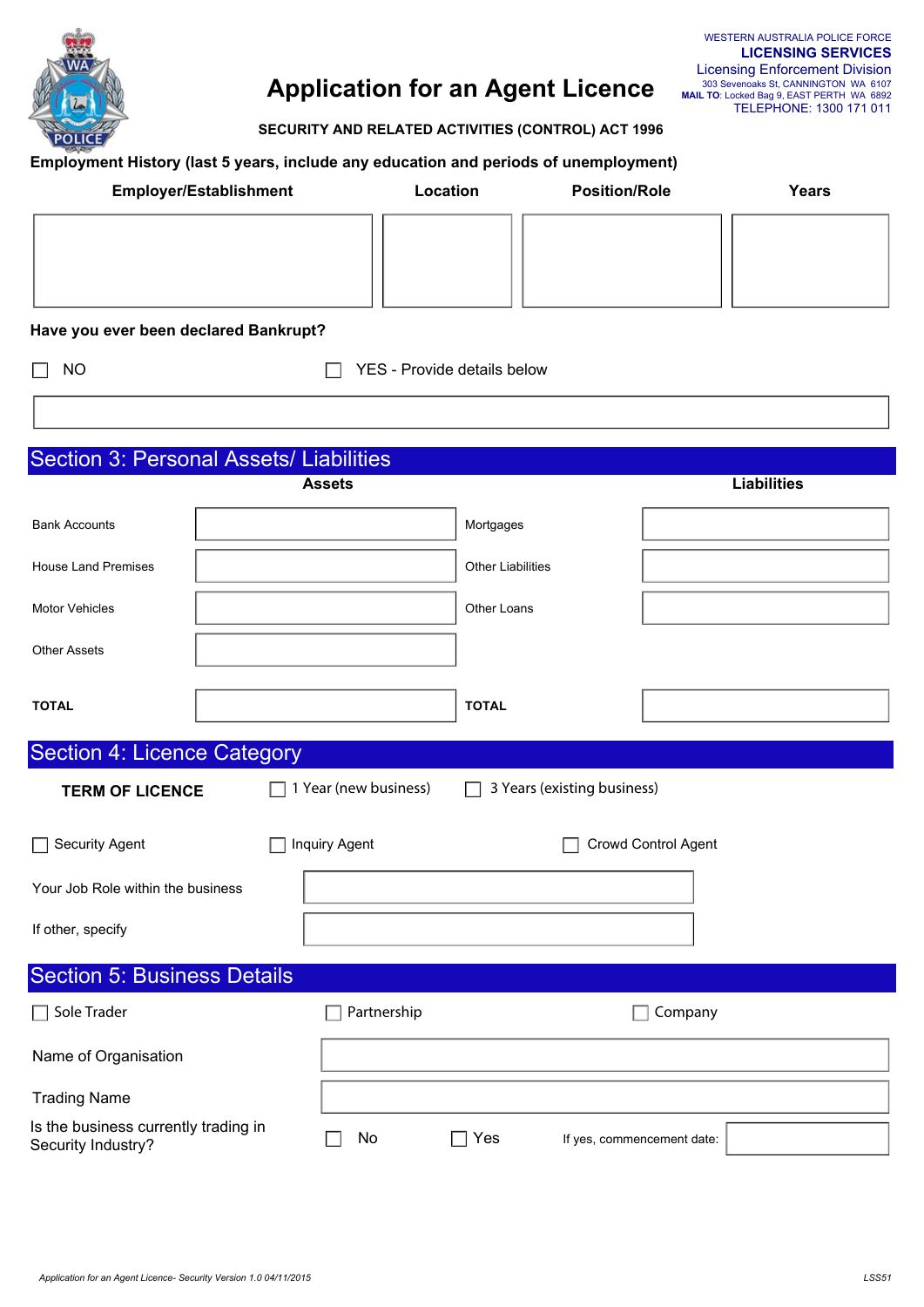

#### **SECURITY AND RELATED ACTIVITIES (CONTROL) ACT 1996**

| $-7-$                                                                  | <b>Postal Address</b>                                     |             |                                          |             |  |  |  |  |
|------------------------------------------------------------------------|-----------------------------------------------------------|-------------|------------------------------------------|-------------|--|--|--|--|
| <b>Street Number</b>                                                   | Street Name                                               |             |                                          | Street Type |  |  |  |  |
| Suburb                                                                 |                                                           | State       | $\blacktriangledown$                     | Postcode    |  |  |  |  |
|                                                                        | <b>Business Address</b>                                   |             | Business Address same as Postal Address? |             |  |  |  |  |
| <b>Street Number</b>                                                   | Street Name                                               |             |                                          | Street Type |  |  |  |  |
| Suburb                                                                 |                                                           | State       |                                          | Postcode    |  |  |  |  |
| Mobile Phone                                                           |                                                           | Other Phone |                                          |             |  |  |  |  |
| <b>Email Address</b>                                                   |                                                           |             |                                          |             |  |  |  |  |
| Website                                                                |                                                           |             |                                          |             |  |  |  |  |
| Do you reside in WA?                                                   |                                                           |             |                                          |             |  |  |  |  |
| $\Box$ No                                                              | Yes                                                       |             |                                          |             |  |  |  |  |
| If you answered "No", the address in WA where the records will be kept |                                                           |             |                                          |             |  |  |  |  |
| <b>Street Number</b>                                                   | <b>Street Name</b>                                        |             |                                          | Street Type |  |  |  |  |
| Suburb                                                                 |                                                           | State       | ▼                                        | Postcode    |  |  |  |  |
|                                                                        | Contact Person's details in WA to access business records |             |                                          |             |  |  |  |  |
| <b>Contact Person</b>                                                  |                                                           |             | <b>Contact Number</b>                    |             |  |  |  |  |
| <b>Email Address</b>                                                   |                                                           |             |                                          |             |  |  |  |  |

| Section 6: Declaration             |                                                                                                                                                                                                                                                                                                                                                      |
|------------------------------------|------------------------------------------------------------------------------------------------------------------------------------------------------------------------------------------------------------------------------------------------------------------------------------------------------------------------------------------------------|
|                                    | Certify that the information contained in this application has been provided by myself<br>and is true and correct in every particular and that I completed this application in my<br>own handwriting. I am aware that it is an offence under Section 51 of the Security<br>and Related Activities (Control) Act, 1996 to provide false or misleading |
| <b>Applicants Signature</b>        | Date                                                                                                                                                                                                                                                                                                                                                 |
| WA Police Force Witness Signature  | Date                                                                                                                                                                                                                                                                                                                                                 |
| Print name, PD and contact details |                                                                                                                                                                                                                                                                                                                                                      |